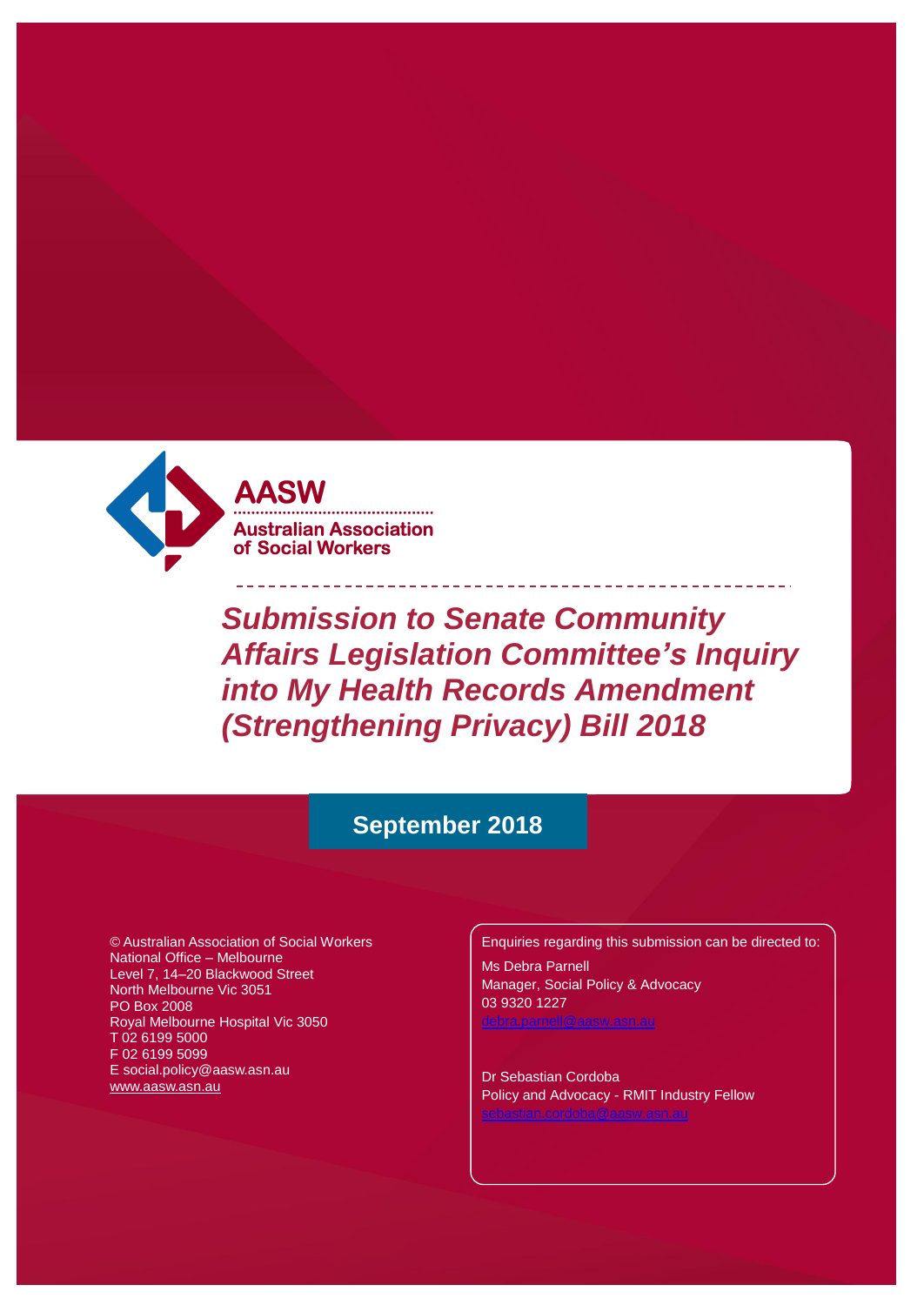# **Introduction**

## **Who we are**

The Australian Association of Social Workers (AASW) is the professional body representing more than 11,000 social workers throughout Australia. We set the benchmark for professional education and practice in social work, and advocate on matters of human rights, social inclusion, and discrimination.

## **The social work profession**

Social work is a tertiary-qualified profession recognised nationally and internationally that supports individuals, families, groups and communities to improve their wellbeing. Principles of social justice, human rights, collective responsibility and respect for diversity are central to the profession and are underpinned by theories of social work, social sciences, humanities and Indigenous knowledges. Social workers consider the relationship between biological, psychological, social and cultural factors and how they impact on a person's health and development. Accordingly, social workers maintain a dual focus in both assisting with and improving human wellbeing and identifying and addressing any external issues (known as systemic or structural issues) that may have a negative impact, such as inequality, injustice and discrimination.

### **Our submission**

Social work has been integral to health services since the profession's inception. A social worker's role in the health field is to enhance the person's social and emotional functioning through holistic assessments, targeted interventions and the mobilisation of services and supports. Social workers intervene in the context of a person's social environments and relationships, recognising the impact of the socioeconomic, cultural, psychological and political determinants on health and overall wellbeing.

Within the health sector, social workers operate in a number of roles across the continuum of support: early intervention services, hospitals, and services that interface with hospitals. Added to this are more than 2,000 Accredited Mental Health Social Workers who work in private practice and provide mental health therapies and supports through Better Access. In these diverse roles, Social workers will encounter My Health Record in three capacities:

- They will need to refer to material that is contained in the health records of their clients.
- They will also have a role in assisting clients to understand material that is in their record and to consider the differential levels of privacy and security that they should set for those documents.
- They have valuable insights to contribute to the health record of the people they are working with.

The AASW welcomes the My Health Records Amendment (Strengthening Privacy) Bill 2018 changes as an important measure towards assuring the confidentiality of Australians. While we welcome the changes, our submission raises key concerns and recommendations in relation to:

- The current timeframes for opt-out not being appropriate and should be extended, including a greater focus on public education for disenfranchised, vulnerable and alienated groups.
- Greater consideration needs to be given to victims and survivors of family violence, including safeguards to assure that the record is not used to further perpetuate abuse.
- Greater consultation and public awareness campaigns on how My Health Record affects the privacy of young people and 'mature minors'.
- Further research and consultation into how My Health Record may contribute to stigma and discrimination toward people living with HIV (PLHIV), sex workers, and people who use drugs (PWUD)/ people who inject drugs (PWID), and other disenfranchised/alienated groups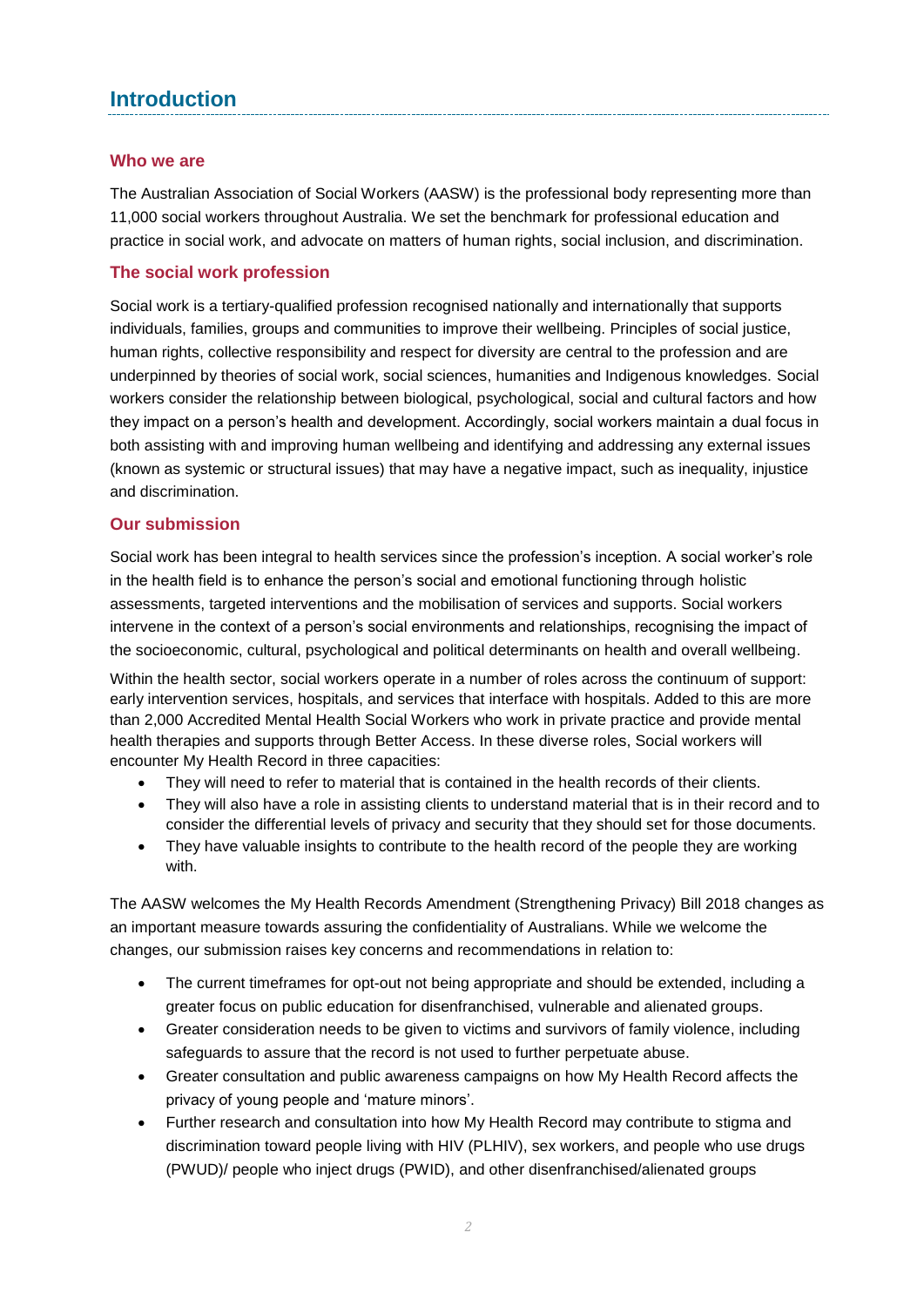# **Response**

The AASW supports the proposed amendments outlined in this Bill. Namely, that:

- The ability of the My Health Record System Operator to disclose health information in My Health Records to law enforcement agencies and government agencies without an order by a judicial officer or the healthcare recipient's consent will be removed; and
- The System Operator will be required to permanently delete health information stored in the National Repositories Service for a person if they have cancelled their registration with the My Health Record system – that is, they have cancelled their My Health Record.

The introduction of a centralised My Health Record system will be advantageous to some groups, and the AASW welcomes the additional safeguards afforded by the Strengthening Privacy amendments to the disenfranchised populations our members work alongside. However, we are not confident that these measures extend far enough for all people, and have continued concerns about a model which assumes consent, rather than gathering free and informed consent (as evidenced by the opt-out rather than opt-in standard).

Additionally, the AASW believes that not enough resources have been allocated to the provision of accessible, timely and tailored information to allow distinct groups to understand how the creation of a centralised health record will affect them and their privacy. As stated in our submission to the Senate Community Affairs References Committee's Inquiry into My Health Record, we do not believe that the opt-out period set has been long enough to allow people to make an informed decision about the creation of a personalised health record.

The AASW contends that the implementation of this model undermines best practice standards which value principles of informed consent, privacy and confidentiality, and self-determination. We recognise that where these principles are not promoted, the health and safety of people is compromised, and that this ultimately leads to unequal health outcomes.

### **Issues that require further attention**

Based on the feedback of our members, we have significant concerns about how the implementation of the My Health Record system – even with the proposed privacy amendments – could negatively affect already disadvantaged groups. In our submission, we will discuss concerns for the privacy, safety, and/or rights of the following groups:

- The safety of people experiencing family violence
- Young people and 'mature minors'
- People who use drugs (PWUD)/ people who inject drugs (PWID), sex workers, people living HIV (PLHIV).
- Disenfranchised, vulnerable and alienated groups

#### **a) The safety of people experiencing family violence**

Social workers who are on the frontline of service provision have continuously raised significant concerns in relation to how the electronic My Health Record system poses unique challenges for victim/survivors of family violence. The current model – even with the proposed Strengthening Privacy amendments – underestimates the actions of perpetrators, who have the capacity to create and access a My Health Record on behalf of a child, without the knowledge of the child's other guardian/victim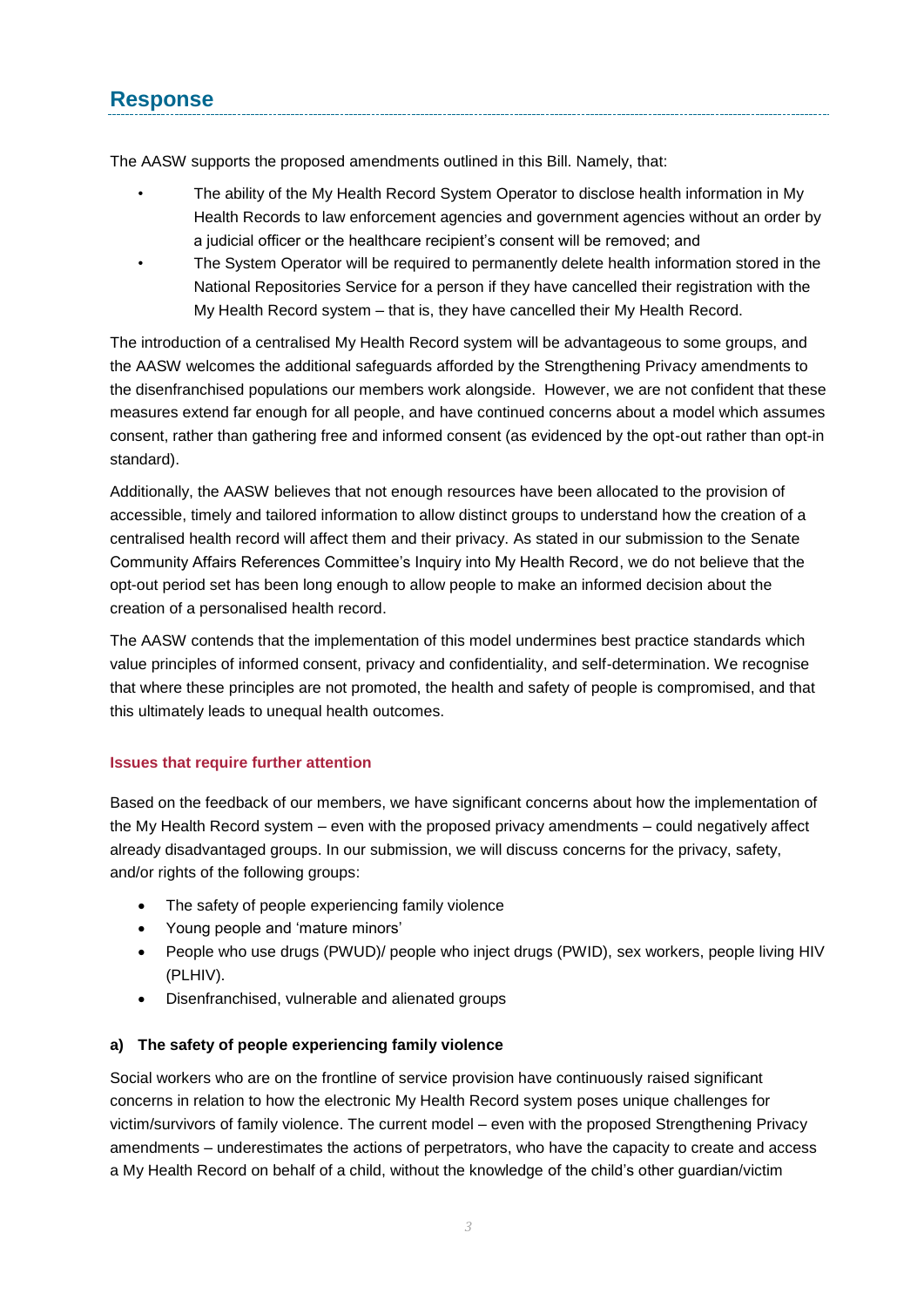survivor. By accessing a child's account, perpetrators can ascertain details of medical appointments attended, including their locations.

This places the safety of victim/survivors at great risk.

As Chief Executive of Women's Legal Service, Angela Lynch<sup>1</sup>, notes, the only legal means of preventing such an occurrence is to apply for a Family Court order, which would grant sole parental responsibility to the victim/survivor. For many people experiencing family violence, this is simply not feasible, or appropriate.

**Recommendation:** The AASW strongly recommends that much greater consideration needs to be given to victims and survivors of family violence, including safeguards to assure that the record is not used to further perpetuate abuse.

### **b) The privacy of young people and 'mature minors'**

The AASW supports the concerns of the Australian Association for Adolescent Health (AAAH)<sup>2</sup>, which highlights the right to privacy of young people, and their right to quality healthcare outcomes. Although the My Health Record provides opportunities in this regard, it does not go far enough. As young people aged 14 years and above can change default settings to remove parent/guardian access as the authorised representative of the record, we agree, a system where those aged 14 to 17 years are automatically asked for consent, rather than the current model of assumed consent, is preferred.<sup>3</sup>

Of fundamental importance is educating all organisations providing training to current and future health professionals to ensure the right to confidential health care for young people is maintained.<sup>4</sup> The AASW recommends increasing the understanding and literacy of health services about My Health Record privacy considerations for young people. In particular, how to avoid breaches to privacy for young people and how to provide better information about rights and responsibilities.

**Recommendation:** Increase awareness of young people about their rights - provide training to health professionals about having these conversations with young people.

# **c) Stigma and discrimination toward people who use drugs (PWUD)/ people who inject drugs (PWID), sex workers, and people living with HIV (PLHIV),**

As Positive Life NSW<sup>5</sup> explains, PLHIV, sex workers, and PWUD/PWID are heavily stigmatised groups which often experience discrimination, including in healthcare settings. Because of this, these groups are discerning about the disclosure of blood borne virus status, sex work status, drug use, sexual identity and risk behaviours. Because of this, the introduction of a centralised health record, which assumes consent, and has a notably short opt-out period, challenges the privacy, self-determination, and possibly even the health outcomes of these groups in particular ways.

My Health Record has capacity to undermine self-determination by enabling disclosure to individuals within the My Health Record system without the direct authorisation of the service user, including, for example, to medical centre reception staff. My Health Record may exacerbate stigma and discrimination in healthcare settings (particularly of sex workers) which may deter health service engagement, retention in care and discourage testing and treatment.

3 Ibid

l

<sup>1</sup> (McCauley 2018)

<sup>2</sup> (Australian Association for Adolescent Health Ltd 2018

<sup>4</sup> Ibid

<sup>5</sup> (Positive Life NSW 2018)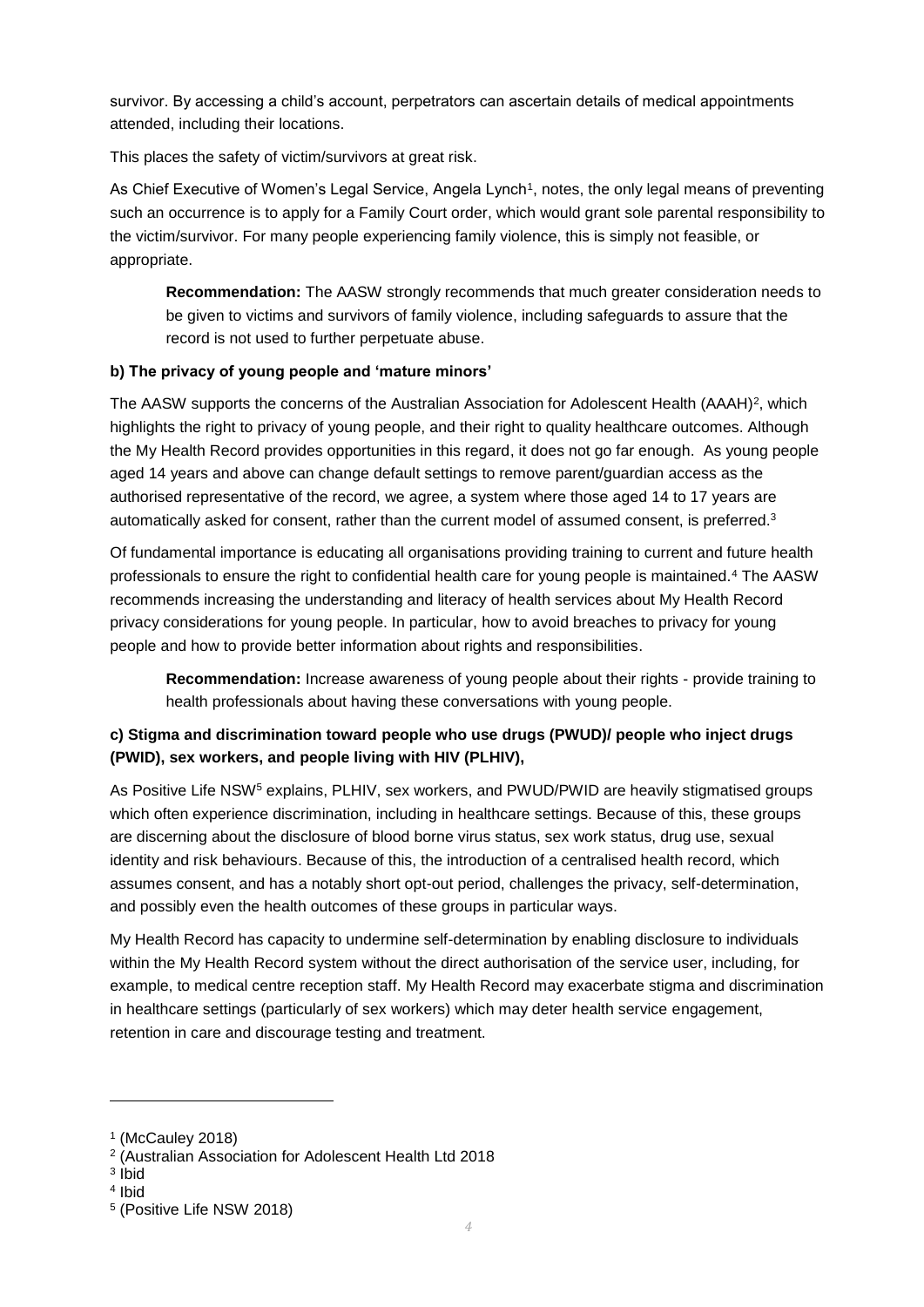#### **d) Disenfranchised, vulnerable and alienated groups**

As stated previously, the AASW believes that the opt out period needs to be extended and furthermore as the previous points highlight, the is an urgent need for a more targeted education campaign about the advantages and disadvantages of my health record for people with complex health and social circumstances.

The campaign, including material and content, needs to focus on providing appropriate information to possibly isolated and vulnerable groups based on their needs, this includes but is not limited to:

- People with mental health challenges
- People with disabilities
- Aboriginal and Torres Strait Islander peoples.
- People experiencing homelessness
- Newly arrived migrant and people from refugee backgrounds
- Trans and gender diverse people
- People with technological limitations
- People involved in the criminal justice system

**Recommendation:** The government engage in consultation to develop and implement targeted public education campaigns for disenfranchised, vulnerable and alienated groups.

# **Conclusion**

For the whole of the social work profession's history, managing access to information and control over it have been integral to social work practice. In their commitment to self-determination, social workers ensure that individuals within the health care system can make informed decisions concerning their health and wellbeing. The implementation of My Health Record needs to be carefully managed to ensure that it does not inadvertently entrench current inequalities in health outcomes. The AASW believes that social workers have a key role to play in this area and we look forward to contributing to the successful implementation of My Health Record. We welcome the opportunity to further discuss any of the points raised in this submission.

Submitted for and on behalf of the Australian Association of Social Workers Ltd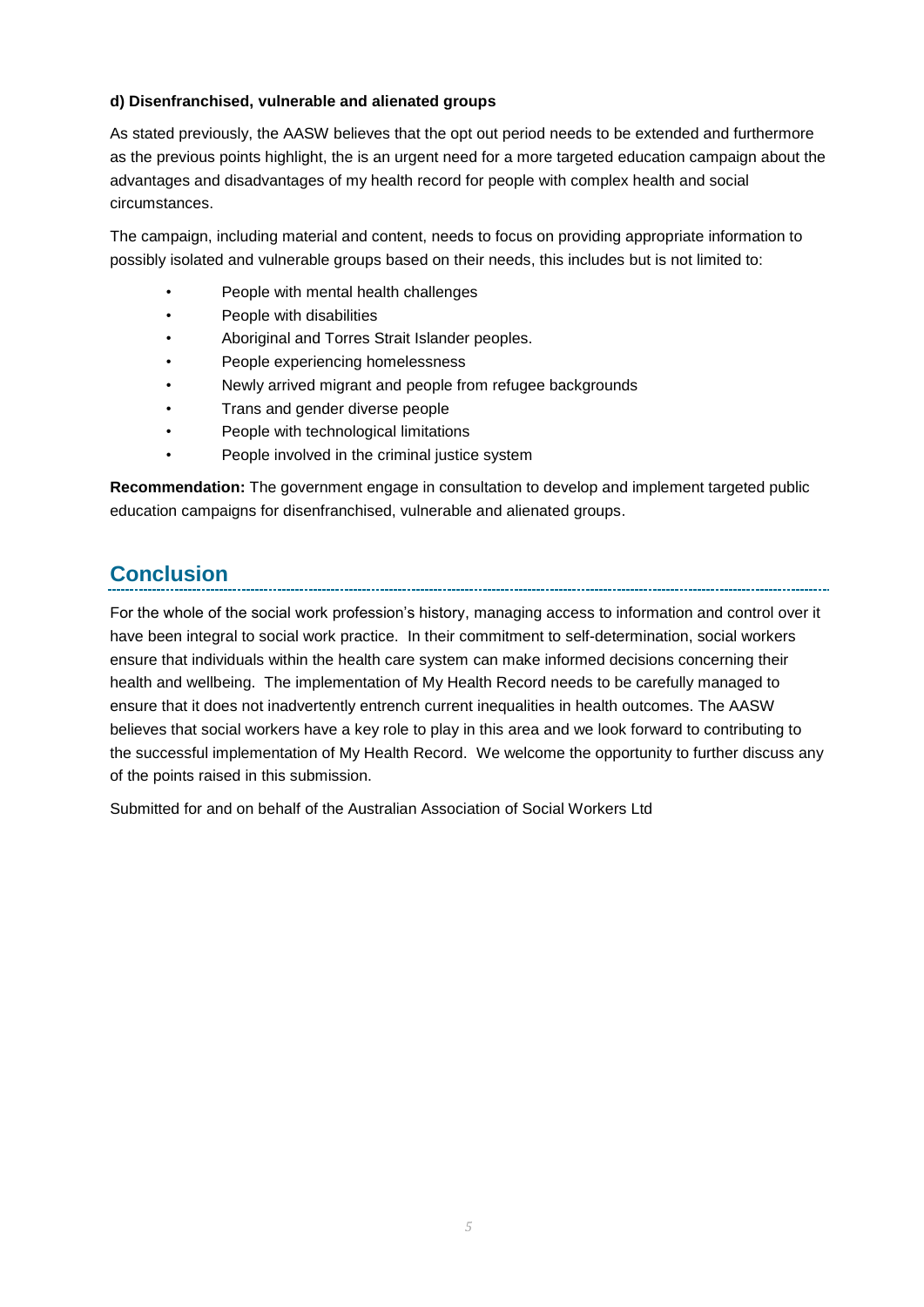

# AASW **Australian Association<br>of Social Workers**

National Office – Melbourne Level 7, 14–20 Blackwood Street North Melbourne 3051 PO Box 2008 Royal Melbourne Hospital Vic 3050 [E social.policy@aas](mailto:E%20social.policy@aas)[w.asn.au](mailto:advocacy@aasw.asn.au) [www.aasw.asn.au](http://www.aasw.asn.au/)